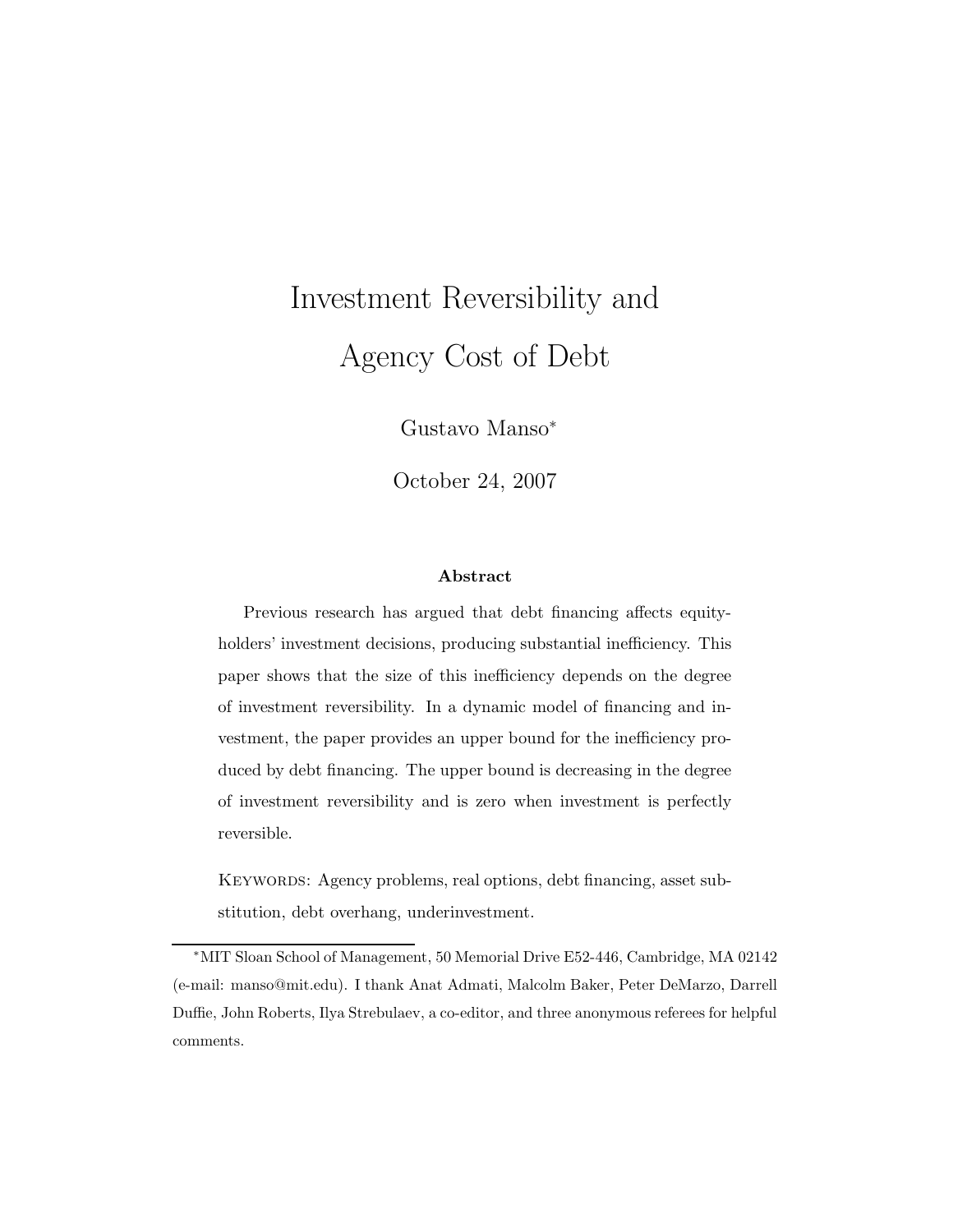### 1 Introduction

The relation between financing and investment decisions of the firm has occupied the finance literature for the last fifty years. In their seminal work, Modigliani and Miller (1958) prove that if capital markets are perfect and investment decisions are fixed, then the value of the firm does not depend on its financing decisions. Subsequent work, however, has disputed the assumption that investment decisions can be taken independent of financing decisions. Jensen and Meckling (1976) argue that since equityholders do not bear the full cost of low returns, they have incentives to take riskier projects, potentially extracting value from the debtholders. This conflict of interest between the equityholders and the debtholders is referred to as the asset substitution problem. Myers (1977) argues that equityholders of a leveraged firm will underinvest because a fraction of the results of their investment will accrue to debtholders. This conflict of interest between the equityholders and debtholders is referred to as the *debt overhang* or *underinvestment* problem. The broad consensus at present is that the use of debt financing affects equityholders' investment decisions, producing substantial inefficiency, which is commonly referred to as agency cost of debt.

The contribution of this paper is to show that the agency cost of debt depends on the degree of investment reversibility. The analysis is based on the structural models of credit risk of Black and Cox (1976) and Leland (1994). However, instead of a fixed cash-flow process, it incorporates dynamic investment decisions as in Duffie (2001, pp. 271-272). In the model, the firm may switch over time among alternative technologies. Each technology has an associated cash-flow process that evolves exogenously according to a general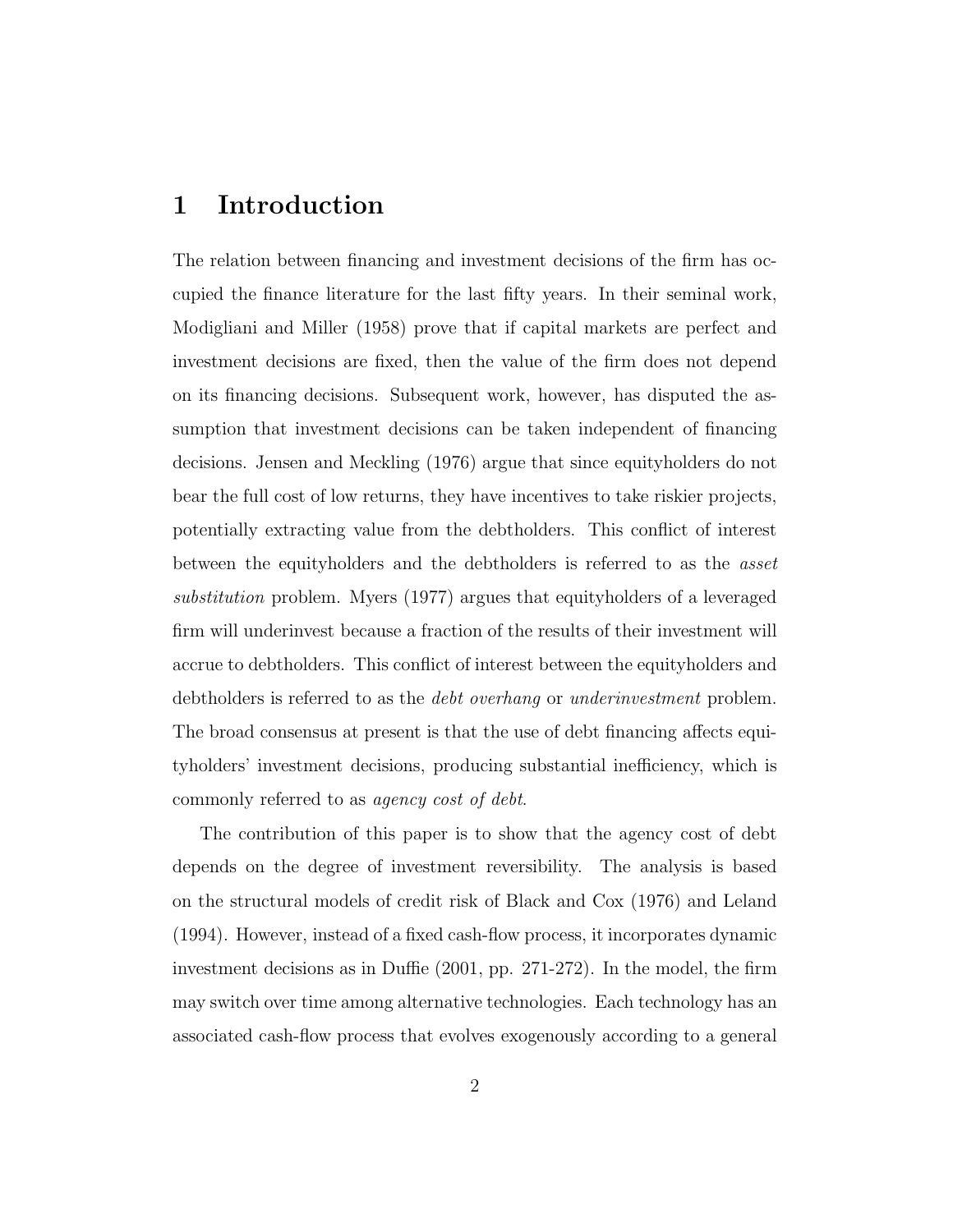diffusion process. When the firm switches from one technology to another it incurs a lump-sum switching cost. The result of the paper is that the agency cost of debt is lower than the present value of the maximum of the switching costs paid upon default. Therefore, if investment is perfectly reversible, in the sense that there are no switching costs between technologies, then debt financing does not lead to inefficient investment decisions.

The paper is related to the literature on real options, which studies dynamic investment decisions of the firm. Dixit and Pindyck (1994) provide a survey of the real options literature. A standard work in this literature that fits literally into the model of investment studied here is that of Dixit (1989), which analyzes entry and exit decisions of a firm whose output price follows a geometric Brownian motion. The optimal investment policy of an unlevered firm is characterized under the assumption that the firm pays a lump-sum cost every time it switches from active to inactive and vice-versa. Bentolila and Bertola (1990) and Abel and Eberly (1996) are other examples of real options models that study costly reversible investment. In contrast to the real options literature, I investigate investment distortions caused by debt financing.

More closely related to this paper is the literature on dynamic investment and financing decisions of the firm.<sup>1</sup> For example, Mauer and Triantis (1994) study a firm that can costly shut-down and resume operations. Childs,

<sup>&</sup>lt;sup>1</sup>This literature includes Mello and Parsons (1992), Mauer and Triantis (1994), Leland  $(1998)$ , Mauer and Ott  $(2000)$ , Décamps and Faure-Grimaud  $(2002)$ , Hennessy  $(2004)$ , Titman, Tompaidis, and Tsyplakov (2004), Childs, Mauer, and Ott (2005), Ju and Ou-Yang (2006), Moyen (2007), Sundaresan and Wang (2006), and Lobanov and Strebulaev (2007).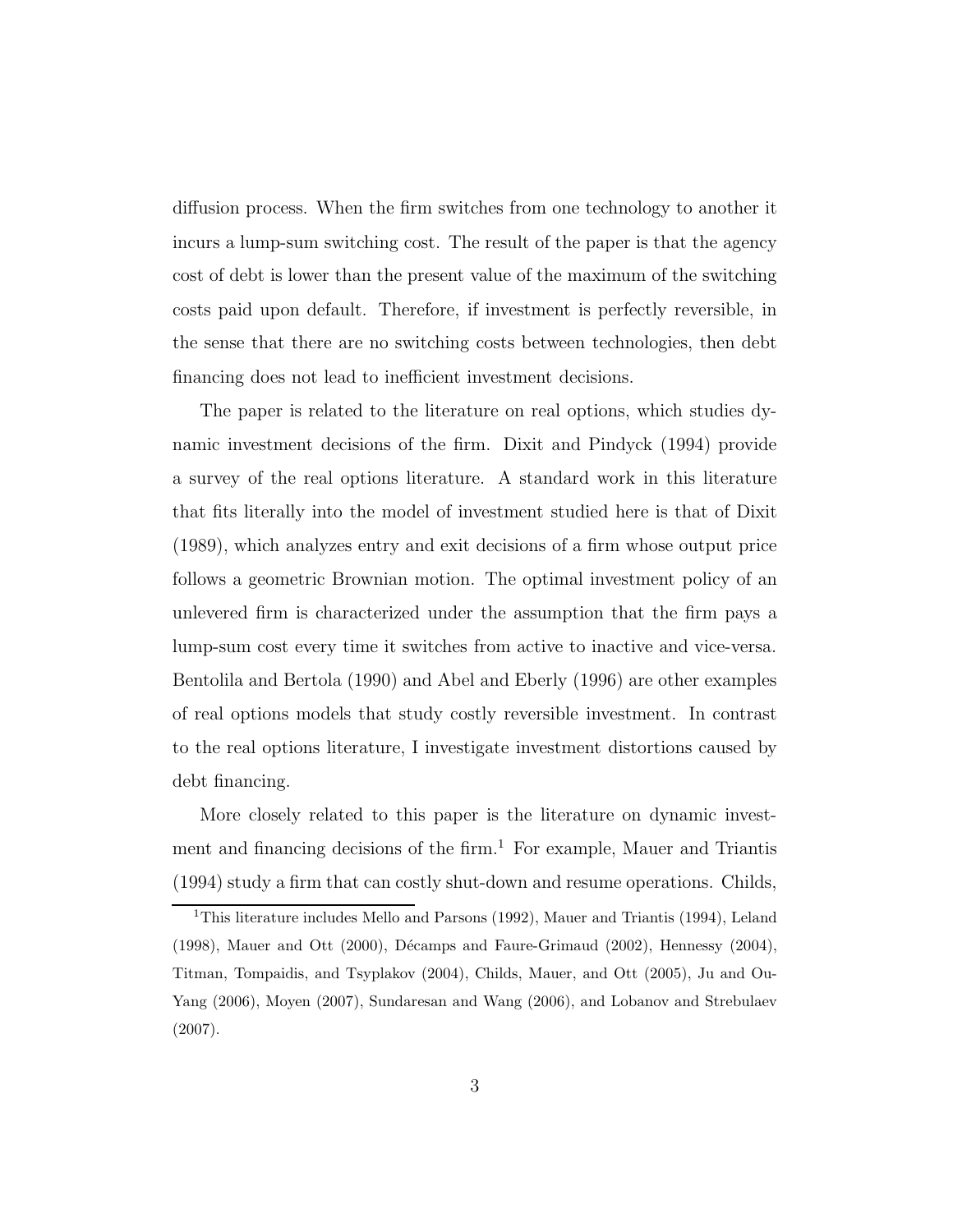Mauer, and Ott (2005) study a firm that can costly exercise and reverse the exercise of a growth option. Other articles in this literature have assumptions that depart from the costly reversible investment framework and make the upper bound obtained here inapplicable. For example, Mauer and Ott (2000) study options to expand that cannot be reversed at any cost. Sundaresan and Wang (2006) study investment projects that must be taken in a given order. Lobanov and Strebulaev (2007) study growth options that are lost if not exercised at a particular time. Leland (1998) studies investment projects that, if taken, affect the future cash flows of the other available projects.

In addition to departures from the costly reversible investment framework, some articles in this literature consider alternative debt structures (finite-maturity debt and debt refinancing) and other market imperfections (bankruptcy costs and tax benefits of debt). The result obtained here can be extended to incorporate these alternative assumptions about debt structure and market imperfections, but for ease of exposition I restrict the analysis to financing through a consol bond with neither bankruptcy costs nor tax benefits of debt.

#### 2 The Model

The model is based on Duffie (2001, pp. 271-272). The firm may switch over time among m alternative technologies. The cash-flow rate processes  $\delta \in \mathbb{R}^m$ of the m available technologies follow a diffusion governed by the equation

$$
d\delta(t) = \mu(\delta(t), t)dt + \sigma(\delta(t), t)dB(t).
$$
\n(1)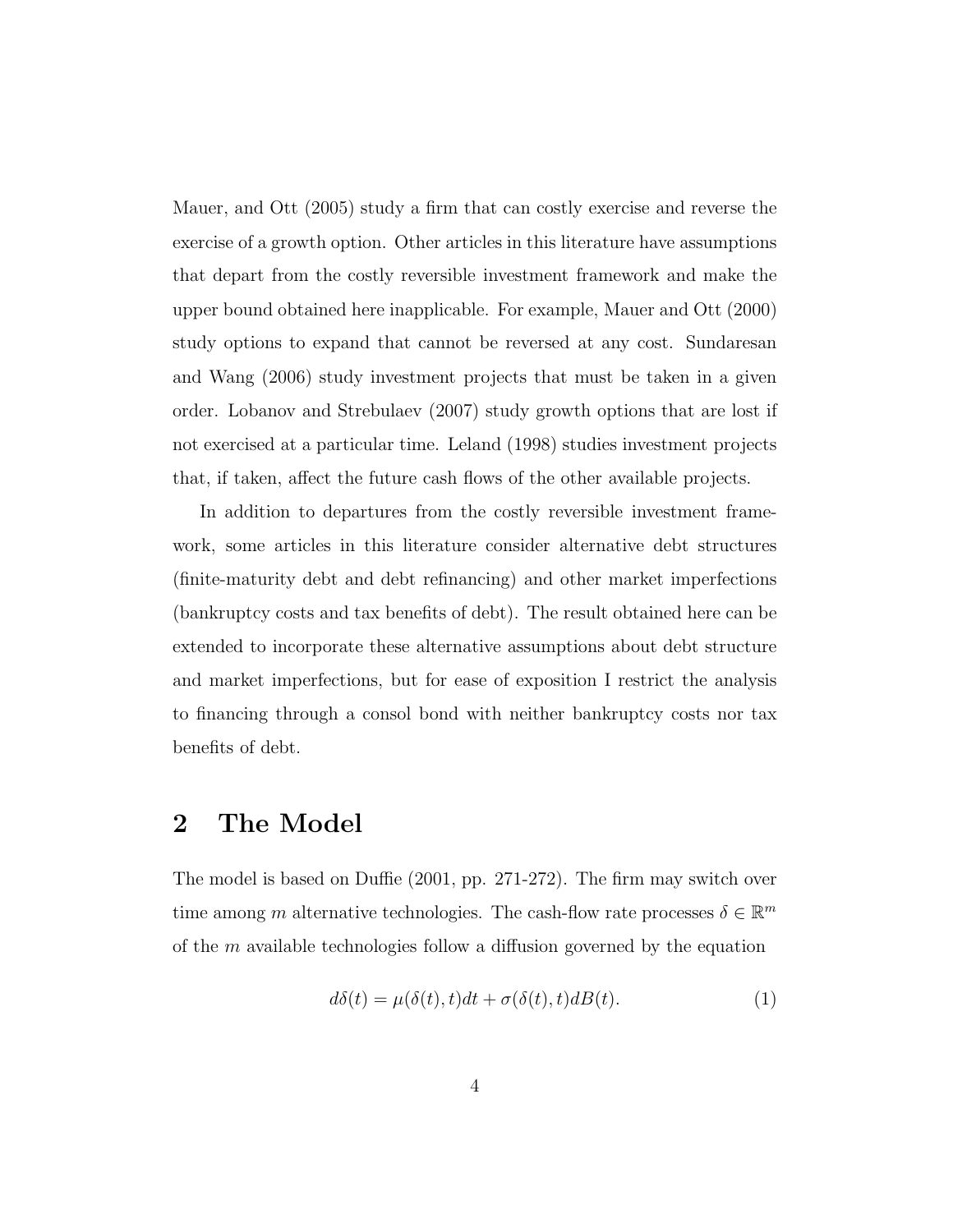where  $\mu \in \mathbb{R}^m$  and  $\sigma \in \mathbb{R}^m \times \mathbb{R}^m$  satisfy the classic assumptions for the existence of a unique strong solution to (1) and  $B \in \mathbb{R}^m$  is a standard Brownian motion. If technology  $i$  is employed at time  $t$ , it produces cash flows at the rate  $\delta_i(t)$ . When the firm switches from technology i to technology i, it incurs a lump-sum cost  $\varphi(i, j)$ , with  $\varphi(i, i) = 0$ .

A technology-choice process is a right-continuous adapted process  $\zeta$  taking value in  $\{1, \ldots, m\}$ . At any time t in which  $\zeta(t) \neq \zeta(t-) \equiv \lim_{s \uparrow t} \zeta(s)$ , the firm switches from technology  $\zeta(t-)$  to  $\zeta(t)$ . The initial technology  $\zeta_0$  is given. Given a technology-choice process  $\zeta$ , the firm's total cumulative cash flow by time t is given by  $D_t^{\zeta}$  $t<sub>t</sub>$ , where  $D_0^{\zeta} = 0$  and

$$
dD_t^{\zeta} = \delta_{\zeta(t)}(t)dt - \varphi(\zeta(t-), \zeta(t)).
$$

All agents are risk-neutral and discount future cash flows at the rate r. The market value of the firm's total future cash flows at time  $t$  is given by

$$
A_t^{\zeta} = E_t \left[ \int_t^{\infty} e^{-r(s-t)} dD_s^{\zeta} \right]
$$

The market value of an all-equity firm at time  $t$  is

$$
A_t^{\text{fb}} = \sup_{\zeta} A_t^{\zeta}.
$$
 (2)

The firm's capital structure consists of debt and equity. For simplicity, debt is in the form of a consol bond that promises to pay coupons at a total rate c, continually in time, until default. Equityholders receive the residual cash flow in the form of dividends at the rate  $D_t^{\zeta} - c$  at time t, until default. At default, the firm's future cash flows are assigned to debtholders.

With debt at a coupon rate c, the valuation of equity at any time  $t$  before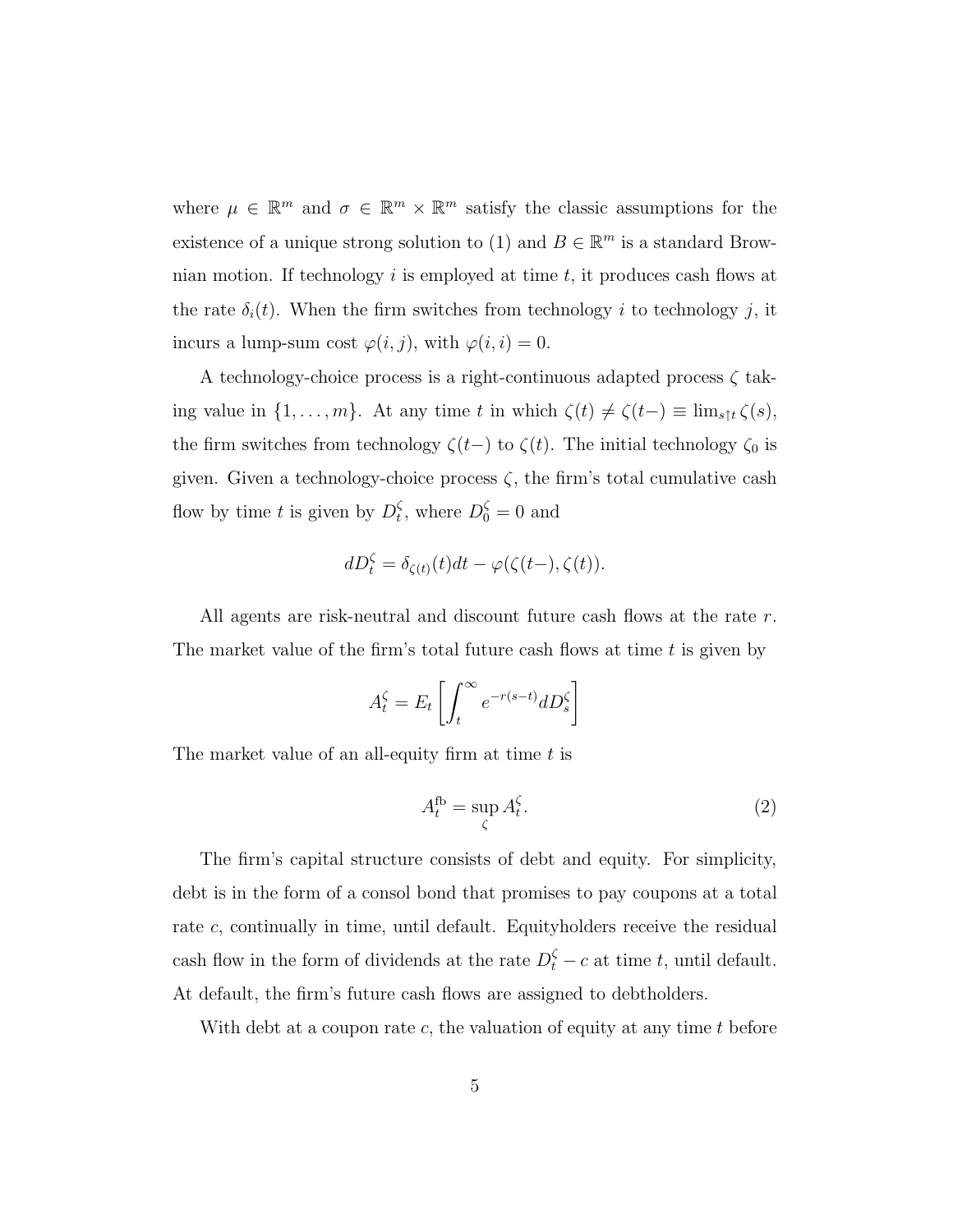default is

$$
S_t = \sup_{\zeta, T} E_t \left[ \int_t^T e^{-r(s-t)} dD_s^{\zeta} - \int_t^T e^{-r(s-t)} c ds \right].
$$
 (3)

Given the technology-choice process  $\zeta^*$  and the default stopping time  $T^*$  of equityholders, the valuation of debt at any time t before default is

$$
Y_t = E_t \left[ \int_t^{T^*} e^{-r(s-t)} c ds + e^{-r(T^*-t)} A_{T^*}^{\zeta^*} \right]. \tag{4}
$$

Because of the conflict of interest between equityholders and debtholders, one expects inefficiencies due to investment distortions to arise. Equityholders may engage in asset substitution, choosing risky and inefficient technologies, or underinvestment, staying longer with inefficient technologies to avoid paying the switching costs.

The agency cost of debt is defined as

$$
\alpha_t = A_t^{\text{fb}} - (S_t + Y_t).
$$

It is equal to the difference between the total value of the all-equity and levered firms. Since there are no other market imperfections in the model, the agency cost of debt captures the loss in value of the firm due to the investment distortions produced by the presence of debt.

Proposition 1 provides an upper bound for the agency cost of debt.

**Proposition 1** The agency costs  $\alpha_t$  of debt are bounded above by

$$
E_t\left[e^{-r(T^*-t)}\max_{i,j}\varphi(i,j)\right].\tag{5}
$$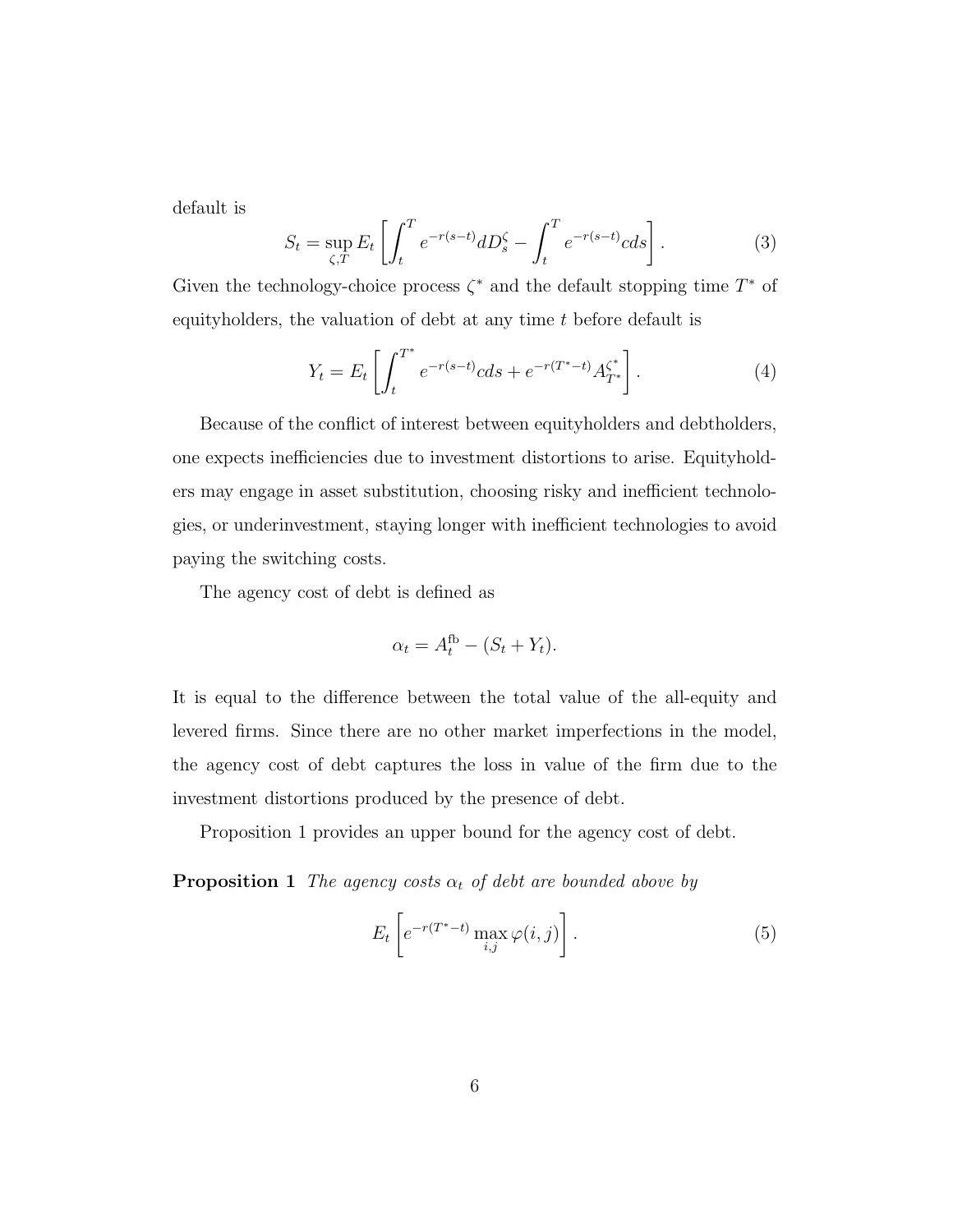Proof Adding equations (3) and (4), we have

$$
S_t + Y_t = E_t \left[ \int_t^{T^*} e^{-r(s-t)} dD_s^{\zeta^*} - \int_t^{T^*} e^{-r(s-t)} c \right] + E_t \left[ \int_t^{T^*} e^{-r(s-t)} c \right] + E_t \left[ e^{-r(T^*-t)} A_{T^*}^{\zeta^*} \right]. \tag{6}
$$

where  $\zeta^*$  and  $T^*$  are the solutions to (3). The value of the unlevered firm can be written as

$$
A_t^{\text{fb}} = E_t \left[ \int_t^{T^*} e^{-r(s-t)} dD_s^{\zeta^{\text{fb}}} - \int_t^{T^*} e^{-r(s-t)} c \right] + E_t \left[ \int_t^{T^*} e^{-r(s-t)} c \right] + E_t \left[ e^{-r(T^*-t)} A_{T^*}^{\zeta^{\text{fb}}} \right]. \tag{7}
$$

where the first-best policy  $\zeta^{\text{fb}}$  is the solution to the investment problem (2) of an all-equity firm.

Because equityholders maximize the present value of cash flows minus coupon payments before default,

$$
E_t \left[ \int_t^{T^*} e^{-r(s-t)} dD_s^{\zeta^*} - \int_t^{T^*} e^{-r(s-t)} c \right] \ge
$$
  

$$
E_t \left[ \int_t^{T^*} e^{-r(s-t)} dD_s^{\zeta^{fb}} - \int_t^{T^*} e^{-r(s-t)} c \right] \tag{8}
$$

After default, the debtholders take control of the firm and can switch to any technology by paying a switching cost. Therefore,

$$
E_t\left[e^{-r(T^*-t)}A_{T^*}^{\zeta^{fb}}\right] - E_t\left[e^{-r(T^*-t)}A_{T^*}^{\zeta^*}\right] \le E_t\left[e^{-r(T^*-t)}\max_{i,j}\varphi(i,j)\right].\tag{9}
$$

The upper bound on  $\alpha_t$  follows from (6), (7), (8), and (9).

The upper bound (5) is the present value of the maximum of the switching costs paid upon default. The intuition for the result is as follows. Equityholders maximize the present value of cash flows minus coupon payments before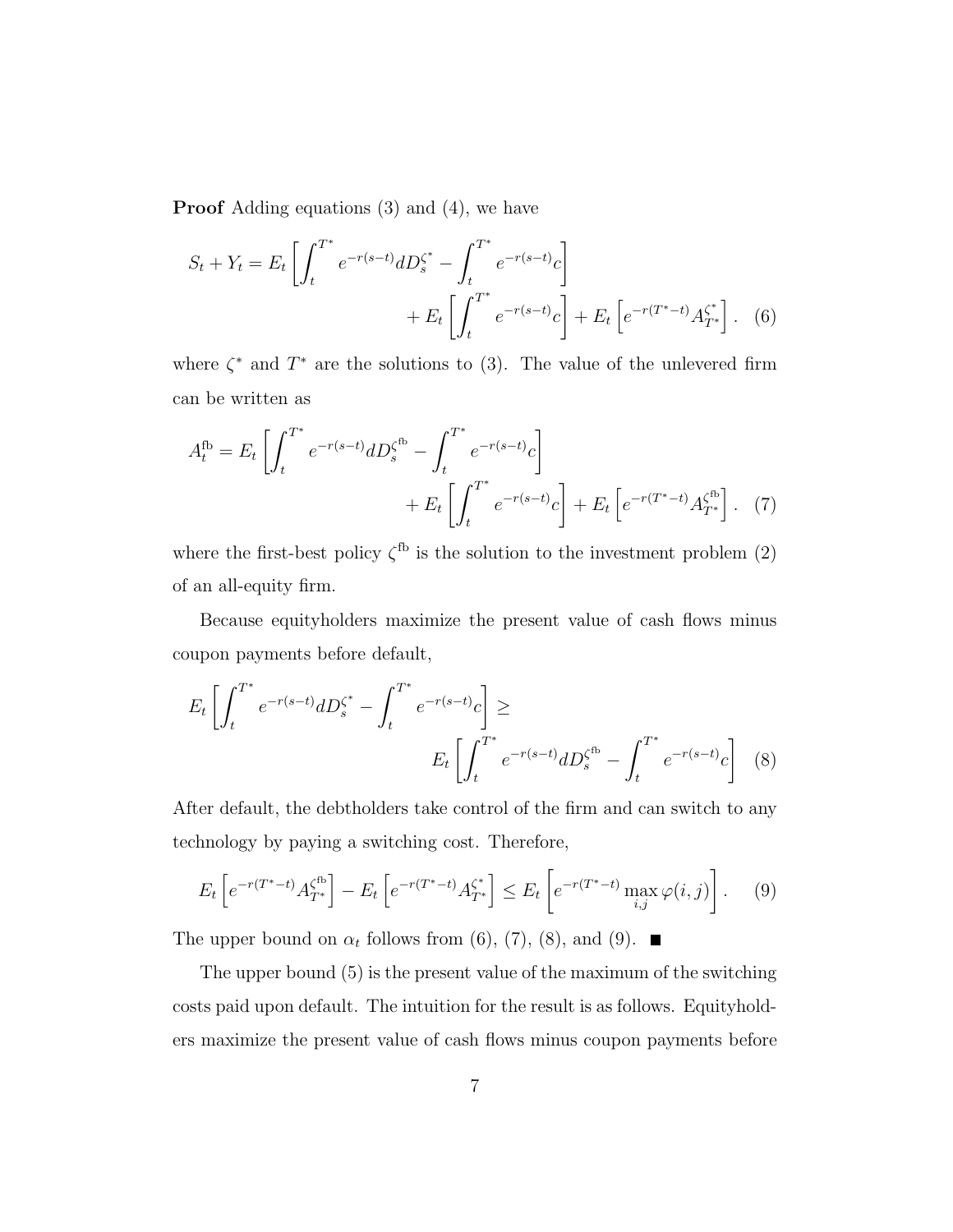default. Therefore, the present value of cash flows before default must be greater than or equal to what it would have been under the first-best policy. It is thus only after default that investment distortions due to the presence of debt can negatively impact the firm's cash flows. After default, debtholders take control of the firm and maximize the present value of cash flows of the firm. However, by paying a switching cost, debtholders can obtain from that point on exactly the same cash flows as if the first-best investment policy had been used all the way until default. Therefore, the agency cost of debt must be lower than the present value of the maximum of the switching costs paid upon default.

## References

- Abel, A., and J. Eberly, 1996, Optimal Investment with Costly Reversibility, Review of Economic Studies 63, 581–593.
- Bentolila, S., and G. Bertola, 1990, Firing Costs and Labour Demand: How Bad is Eurosclerosis, Review of Economic Studies 57, 381–402.
- Black, F., and J. Cox, 1976, Valuing Corporate Securities: Some Effects of Bond Identures Provisions, Journal of Finance 31, 351–367.
- Childs, P., D. Mauer, and S. Ott, 2005, Interactions of Corporate Financing and Investment Decisions: The Effects of Agency Conflicts, Journal of Financial Economics 76, 667–690.
- Décamps, J., and A. Faure-Grimaud, 2002, Excessive Continuation and Dynamic Agency Cost of Debt, European Economic Review 46, 1623–1644.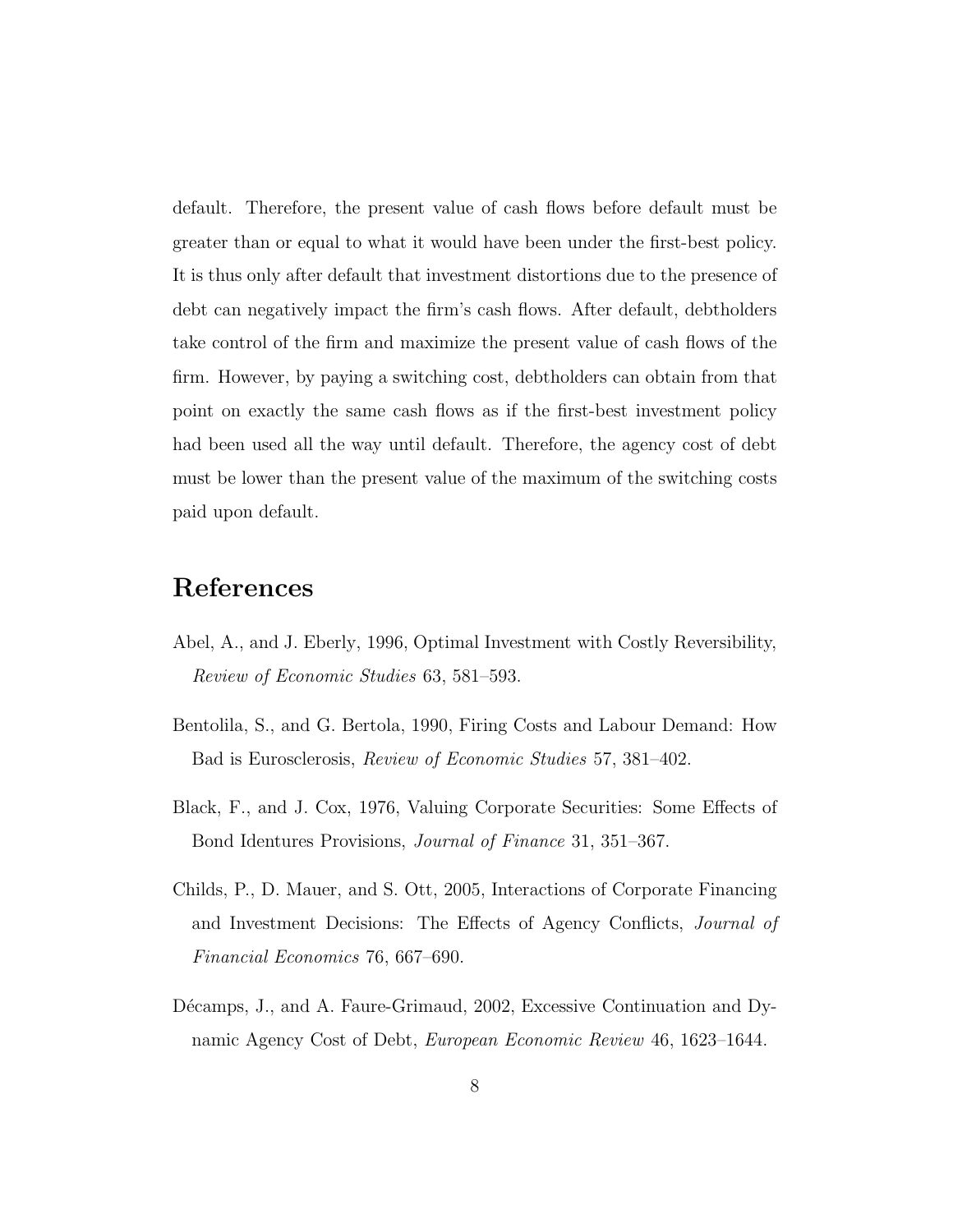- Dixit, A., 1989, Entry and Exit Decisions Under Uncertainty, *Journal of* Political Economy 97, 620–638.
- Dixit, A., and R. Pindyck, 1994, *Investment Under Uncertainty*. (Princeton University Press Princeton).
- Duffie, D., 2001, Dynamic Asset Pricing Theory. (Princeton University Press New Jersey) third edn.
- Hennessy, C., 2004, Tobin's Q, Debt Overhang, and Investment, Journal of Finance 59, 1717–1742.
- Jensen, M., and W. Meckling, 1976, Theory of the Firm: Managerial Behavior, Agency Costs, and Ownership Structure, Journal of Financial Economics 3, 305–360.
- Ju, N., and H. Ou-Yang, 2006, Asset Substitution and Underinvestment: A Dynamic View, Working paper, Duke University.
- Leland, H., 1994, Corporate Debt Value, Bond Covenants, and Optimal Capital Structure, Journal of Finance 49, 1213–1252.
- Leland, H., 1998, Agency Costs, Risk Management, and Capital Structure, Journal of Finance 53, 1213–1243.
- Lobanov, S., and I. Strebulaev, 2007, A Theory of Dynamic Financing and Investment, Working paper, Stanford GSB.
- Mauer, D., and S. Ott, 2000, Agency Costs, Underinvestment, and Optimal Capital Structure: The Effect of Growth Options to Expand, in M. Bren-